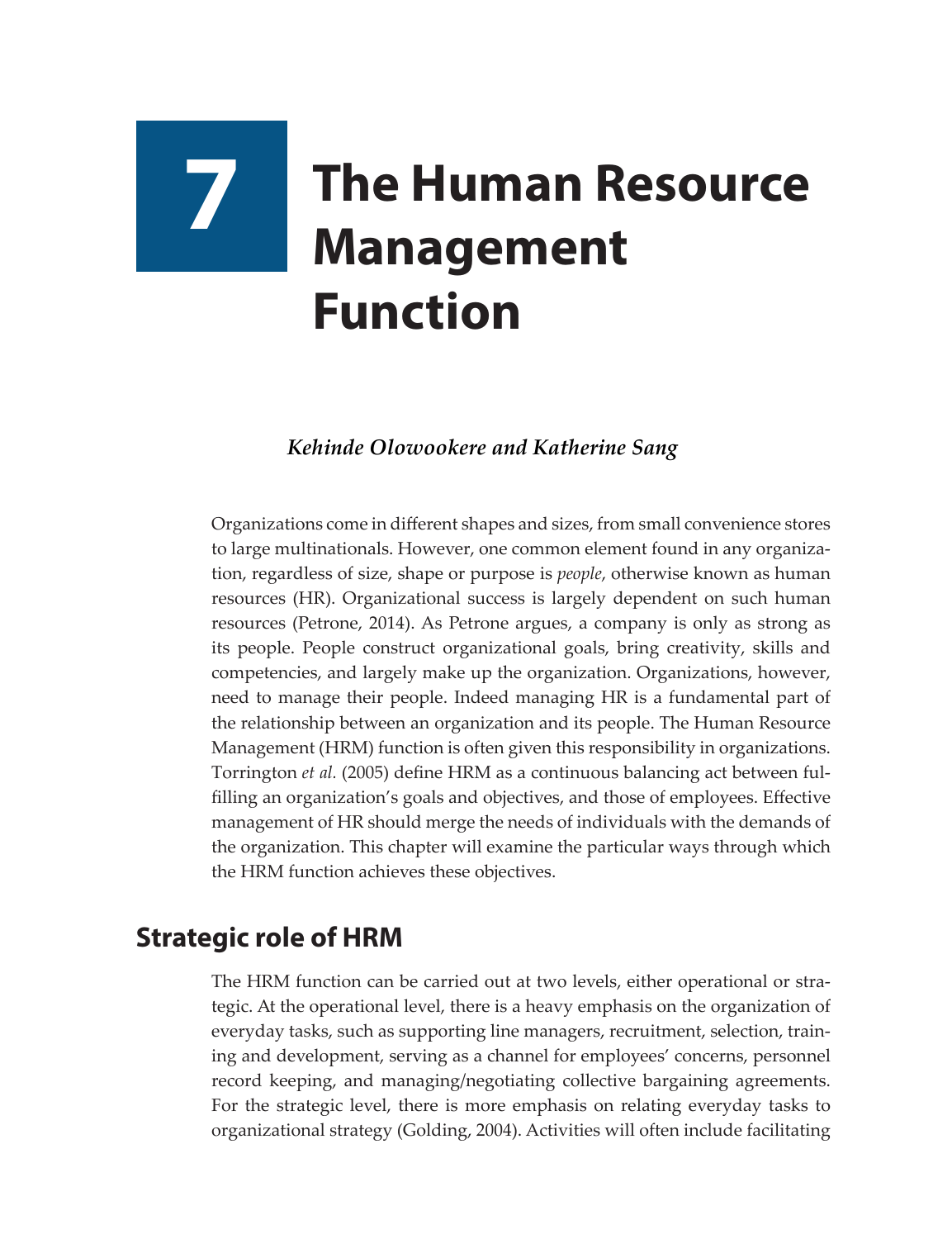and managing employees in order to ensure that organizational goals are met, and aligning HRM goals with organizational goals. This, for instance, could mean ensuring that the necessary skills are evident within the workforce, or ensuring there is diversity and opportunities for career development. Most HRM tasks can be performed at both the operational and strategic levels, although in modern organizations emphasis is often on the strategic role of HRM. HRM tasks would, therefore, usually be incorporated into overall organizational strategy. The main objective is to develop HR practices, policies and strategies to deal with the employment and development of employees, and the relations that develop between employees and the organization.

The role of HRM in modern organizations has, thus, extended beyond functions such as recruitment and selection or personnel record keeping, to encompass equality and diversity, welfare, health and safety, employee relations, reward management, performance appraisal, training and development, and HR planning amongst other things. In addition, HR has the responsibility to conform to employment laws and legislation. The HRM role has therefore, come to be regarded as a 'specialist' role in organizations (Tracey and Nathan, 2002). It is nevertheless important to note that the HRM function is increasingly being outsourced and decentralized to line managers, in order to save costs. Beardwell and Claydon (2007) note that the majority of contemporary organizations have had to break down hierarchies and outsource several functions in order to save costs (e.g. we see catering and cleaning being outsourced within the National Health Service in the UK). These cost-cutting exercises yield short-term benefits, but they could result in the shortage of skilled staff. Even though the HRM function is increasingly being outsourced in organizations, it continues to play an important role in determining organizational success. Torrington *et al.* (2005) provide a simple illustration of the HRM function even further, suggesting that there are four major objectives for the function. The four objectives are illustrated in Figure 7.1, and discussed in the following sections.



**Figure 7.1:** Strategic role of HRM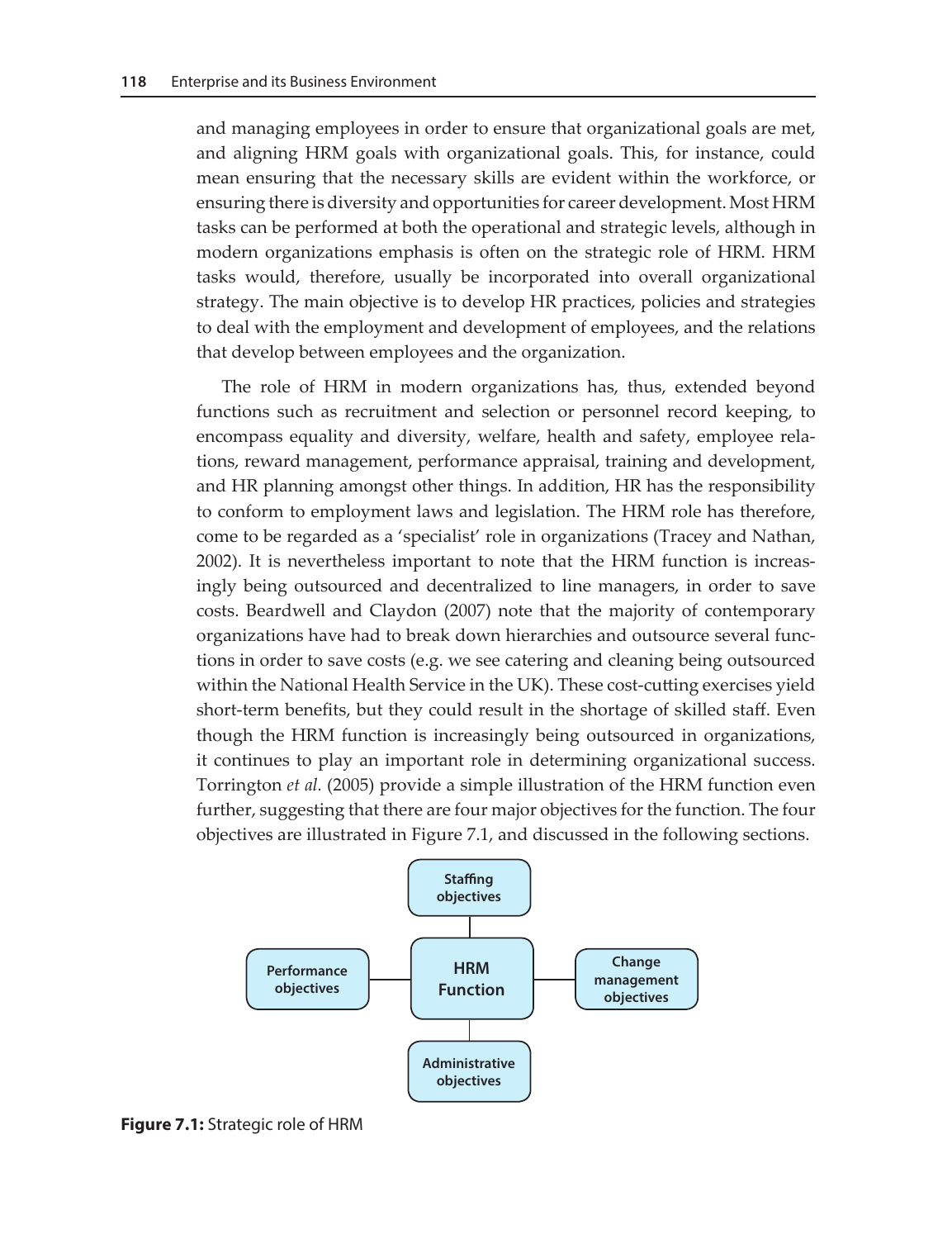#### **Exercise**

Spend 5 minutes outlining what you think the role of HRM is within organizations.

## **Staffing objectives**

There are three main tasks for the HRM function of an organization, in relation to staffing. The first relates to ensuring that the organization has the appropriate number of staff employed within it; second, the HR manager ensures that the organization employs staff suited to organizational goals, who will aid in competing effectively in the labour market; and third, the HR manager is in charge of writing contracts for staff. Making sure that the organization has the appropriate staff means assessing whether the workforce is of the correct size, and whether employees have the appropriate skills. HR managers can ensure an organization has appropriate staffing through the process of recruitment and selection. The recruitment and selection process comprises of four broad stages. These include:

- $\Box$  Carrying out a job analysis;
- $\square$  Drawing up a person specification;
- $\Box$  Attracting/recruiting suitable applicants; and
- $\square$  Assessing and selecting suitable candidates.

To begin, an HR manager will undertake a job analysis. This will require an assessment of the job, including whether it needs to be filled, and what the skills needs of that job are. This may comprise analysis of the work activities, the worker attributes required, and the work context (Sanchez and Levine, 2012). These are then used to build the person specification for the job, which sets out the type of applicant required, for example, does the job require a person with a specialist degree, or with line management experience? The person specification is then used to attract applicants to the role. This could include internal recruitment, such as promoting someone from within the organization. Alternatively, a decision may be made that the position requires external expertise. The job may then be advertized through websites, job centre boards, or professional trade journals. For senior positions, organizations may approach a head hunting company to secure a range of appropriate applicants. In addition, organizations may decide that they wish to recruit promising new trainees, resulting in a graduate recruitment scheme (Favell, 2008). Whatever the approach to recruitment, all applicants are then assessed in order to move to the process of selection.